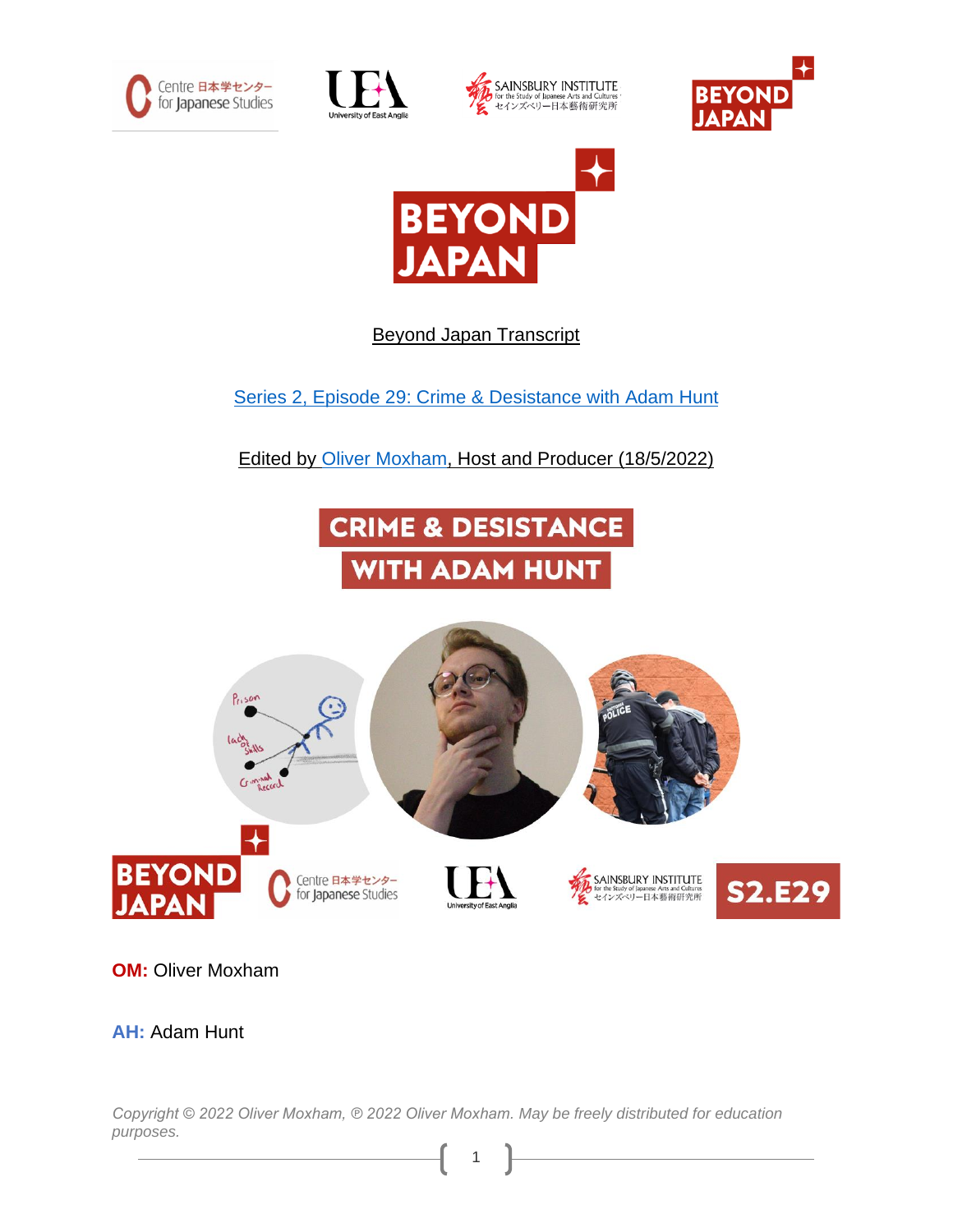







**OM:** Hello and welcome to *Beyond Japan*, an interdisciplinary podcast that looks at the broad reach of Japanese Studies from within and beyond Japan. This podcast is brought to you by the [Centre for Japanese Studies](https://japaninnorwich.org/cjs) at the [Sainsbury Institute for the](https://www.sainsbury-institute.org/)  [Study of Japanese Arts and Cultures](https://www.sainsbury-institute.org/) in collaboration with the [University of East Anglia.](https://www.uea.ac.uk/) I'm your host, Oliver Moxham, Research Project Coordinator at the Sainsbury Institute and [researcher of language and Japanese war heritage.](https://olivermoxham.wordpress.com/tag/phd/)

Today I'm joined by [Adam Hunt,](https://www.sheffield.ac.uk/law/postgraduate/phd/research-students/adam-j-hunt) PhD candidate at the University of Sheffield, to compare crime between Japan and the UK and how factors such as attitudes towards former convicts affects "desistance"; that is, attempts to reduce the rate of reoffending.

We hope you enjoy the show.

\*\*\*

**OM:** Good morning, Adam, thank you for joining me on the podcast today.

**AH:** Hello, thank you for having me.

**OM:** So, first off, we'd like to know a bit more about you. Can you tell us about your area of expertise and how your interests brought you there?

**AH:** Right, so my area of expertise is desistance from crime, which is how people transition out of crime. What brought me there is general undergraduate research. I had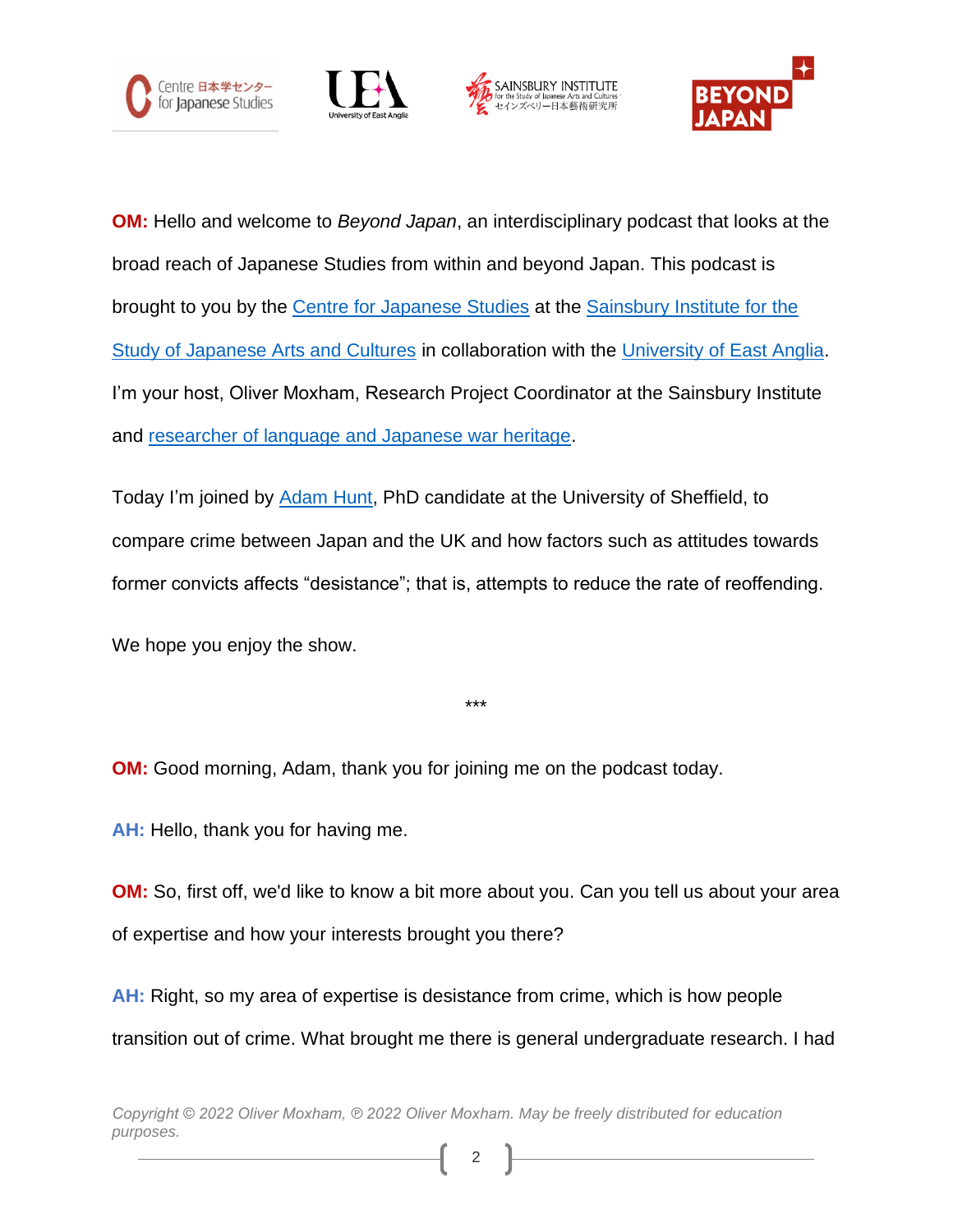







a teacher at Manchester Metropolitan who did research with a group of his friends, about 20 friends that were drug offenders, and he researched how they all transitioned out of crime. My interest started there and then my own personal research and experience with Japanese media gave me an interest in Japan.

So, I started learning the language and I sort of just combined the two interests from my work in desistance generally in Western spheres, and then realised that very few people have actually done research on Japanese desistance in English. There is a small piece on the topic, but other than that I'm not aware of anyone writing in English on desistance, though people are writing on desistance in Japanese.

**OM:** I see. So, let's begin by looking at crime and punishment in the UK and Japan in general. In recent episodes with Dr Viviana Andreescu on capital punishment in Japan, we discussed that while Japan has a relatively low crime rate and a powerful prosecution system, the general public has a high fear of crime. How does this compare with the UK?

**AH:** It's very similar if you think about Japan and England in terms of how they operate in terms of information on crime. They both have a media that is using the same systems to gain viewership, and in contemporary society, the talking points tend to be globalised, so it's a homogenised view of crime across the world

So, I suppose – it's a very long explanation – Japan, oddly, has a high fear of crime. I mean, one of the best indicators of just how concerned with crime Japan is, is the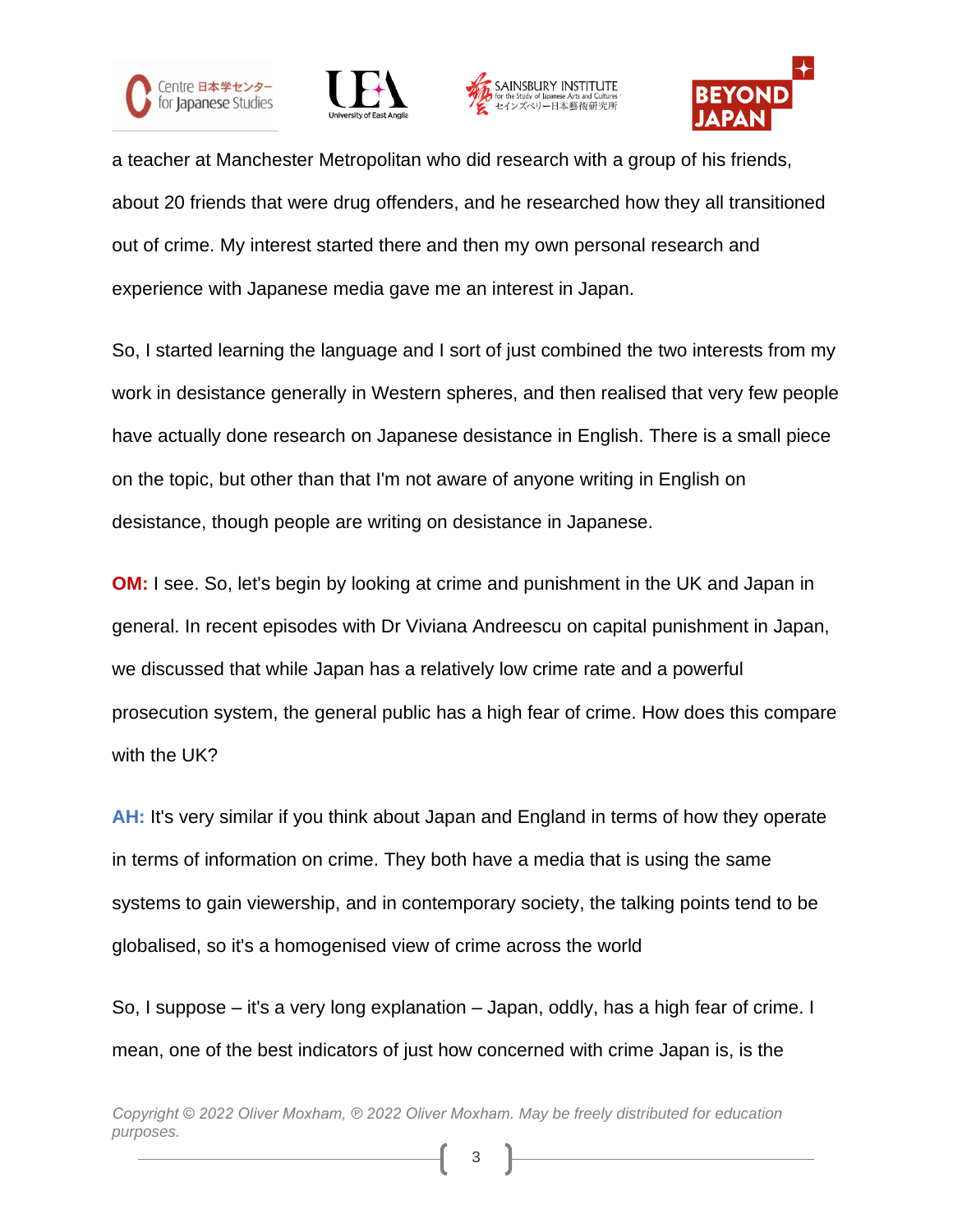







number of volunteers that contribute towards crime prevention activities. In Japan, they number in about 3 million of a population of 125 million. These stats might be slightly out of date, but that is an extraordinarily large amount of public that are actively contributing towards crime prevention measures, even though Japan has a very low level of crime in terms of recorded crime statistics relative to the wider world, but we'll get on to that topic in a second, I believe.

**OM:** So, the general media then, is the main driver behind public concerns around crime in both Japan and the UK. Is that correct?

**AH:** Yes. So, the news, online publications, YouTube – based on my reading, there's a level of political mirroring where politicians will address media concerns and sort of validate their existence by addressing them as real concerns, but my reading on this topic is not extensive. y understanding is that, yes, there is a high fear of crime, even though Japan is arguably the safest country in the world.

**OM:** Okay. I'm somewhat sceptical of the claims that Japan is a low-crime country, particularly around sexual harassment. I remember sitting through an induction before my year abroad where the women in my class were told how to deal with *chikan*, or 'molesters' on public transport, as though it were a common nuisance. I later learned that while 65% of women in Japan reported experiencing groping, over 95% of such incidents weren't reported to the police. In your opinion, do you think there is a gap between crimes committed and crimes reported in general?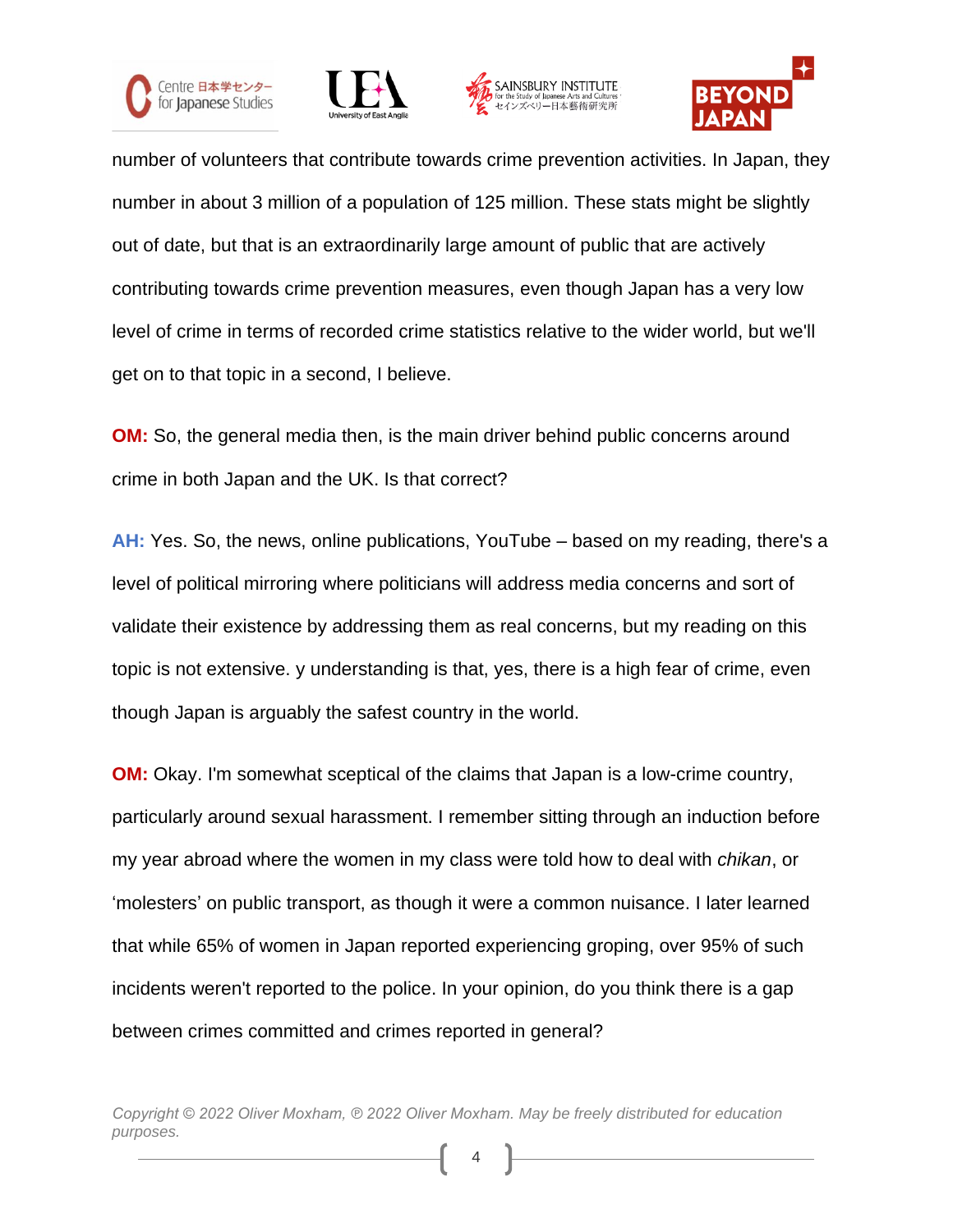







**AH:** I do. There's significant evidence that there is such a gap, even outside of Japan. I have some statistics that are worth considering just to set up the discussion. So in Japan, the number of police recorded crimes – this is based on a white [paper](https://www.moj.go.jp/EN/housouken/houso_hakusho2.html) that was published in 2021 on crime in 2020 by the Japanese government, translated into English, so the listener can actually go and look at this themselves – the number is 750,000 police-recorded instances. In England, the number of police-recorded crime is 6 million, so obviously that's a lot higher.

So, that's police-recorded crime, that's not self-report data. One thing to point out is that Japan's population is 125,000,000, and the data here is from England and Wales, and the combined population of England and Wales is roughly 60 million, so the relative difference in terms of crimes per population is very close to 15-fold, approaching 20-fold in terms of recorded incidents, but if you look at the crime survey for England and Wales, which is self-report data, you will see that in England and Wales there's an estimated 12 million instances of a penal code violation, which is a fairly sizable gap between recorded crime and the actual number. In recent times, because of the crime survey for England and Wales has put in significant effort into attempting to drive up police numbers to represent true levels of crime, because obviously you have that crime survey data that's telling you that there's all these crimes that happen that aren't being recorded. So, initiatives to get people talking to the police, especially with sexual offences which are significantly underreported because of the possibility that revictimisation occurs whenever someone reports crimes like that, which are troubling.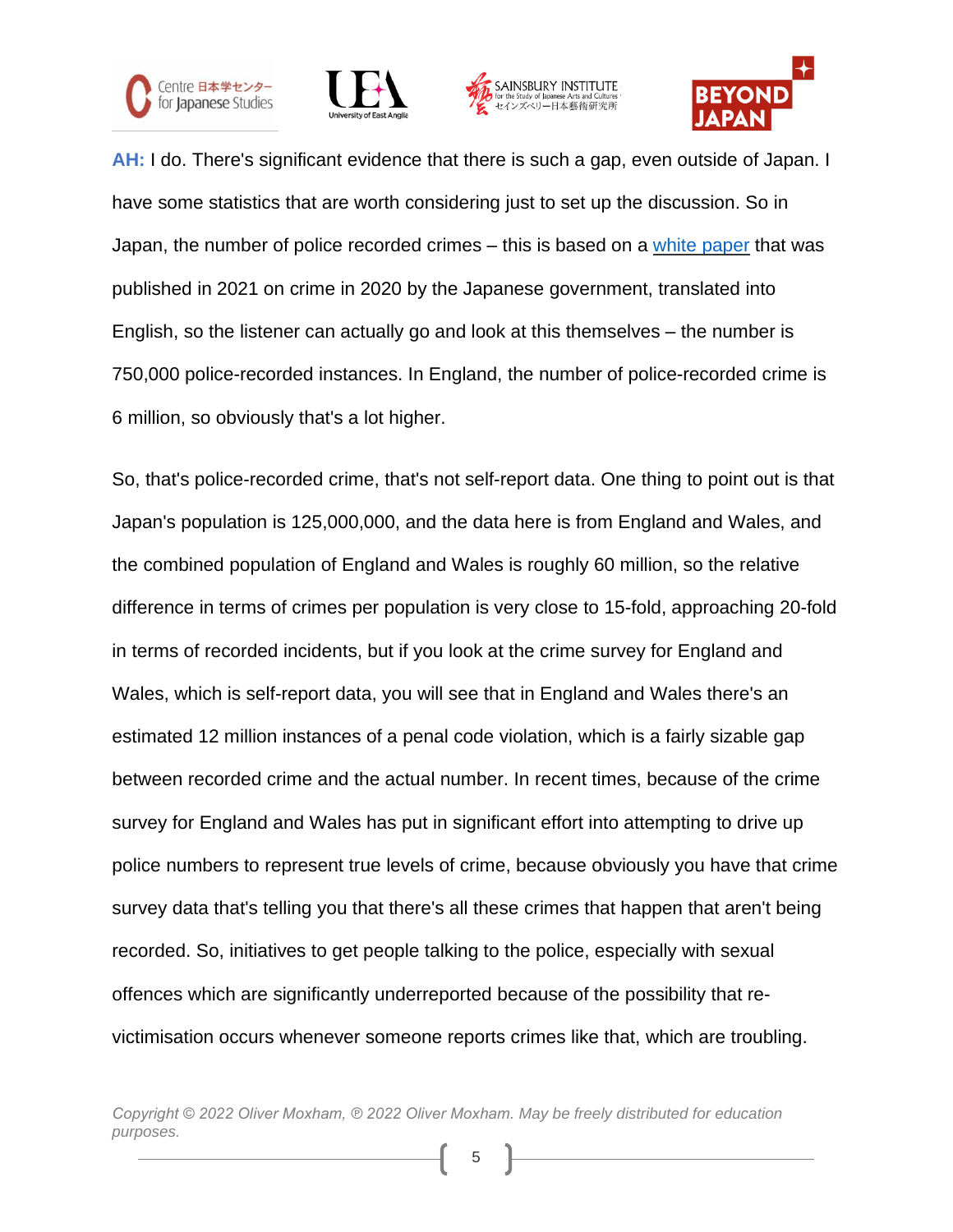







In terms of Japan's underreported crime, there's a few factors to get into in terms of sexual offending, understanding that requires getting into power dynamics in Japan and its overall structure and how that may contribute towards people not wanting to come forwards.

**OM:** I see. So, let's consider criminal demographics. What are the social backgrounds of convicts in the UK and Japan? Are there any striking differences that jump out to you between these two countries?

**AH:** So, between these two countries, the demographics of offending, generally speaking, relate to the type of crime you consider. The majority of crime is made up of crime related to ability to survive. So, if you look at Japan, of the 750,000 crimes, roughly 500,000 (well over 50%) is theft, and theft is usually driven by socio-economic deprivation. In England it's very similar. The majority of crimes come from socioeconomically deprived areas. Something worth noting is the motivations to commit crime are relatively varied based on the actual specific offence that occurs.

Something that is worth explaining is the age-crime curve. Of the large portion of offences committed, there are two types of offenders: these short-term offenders that only commit a small amount of crime; and long-term offenders that have life circumstances that make it very difficult for them to effectively engage in normal society, and these people will usually have longer careers of offending. We'll get onto this subject later.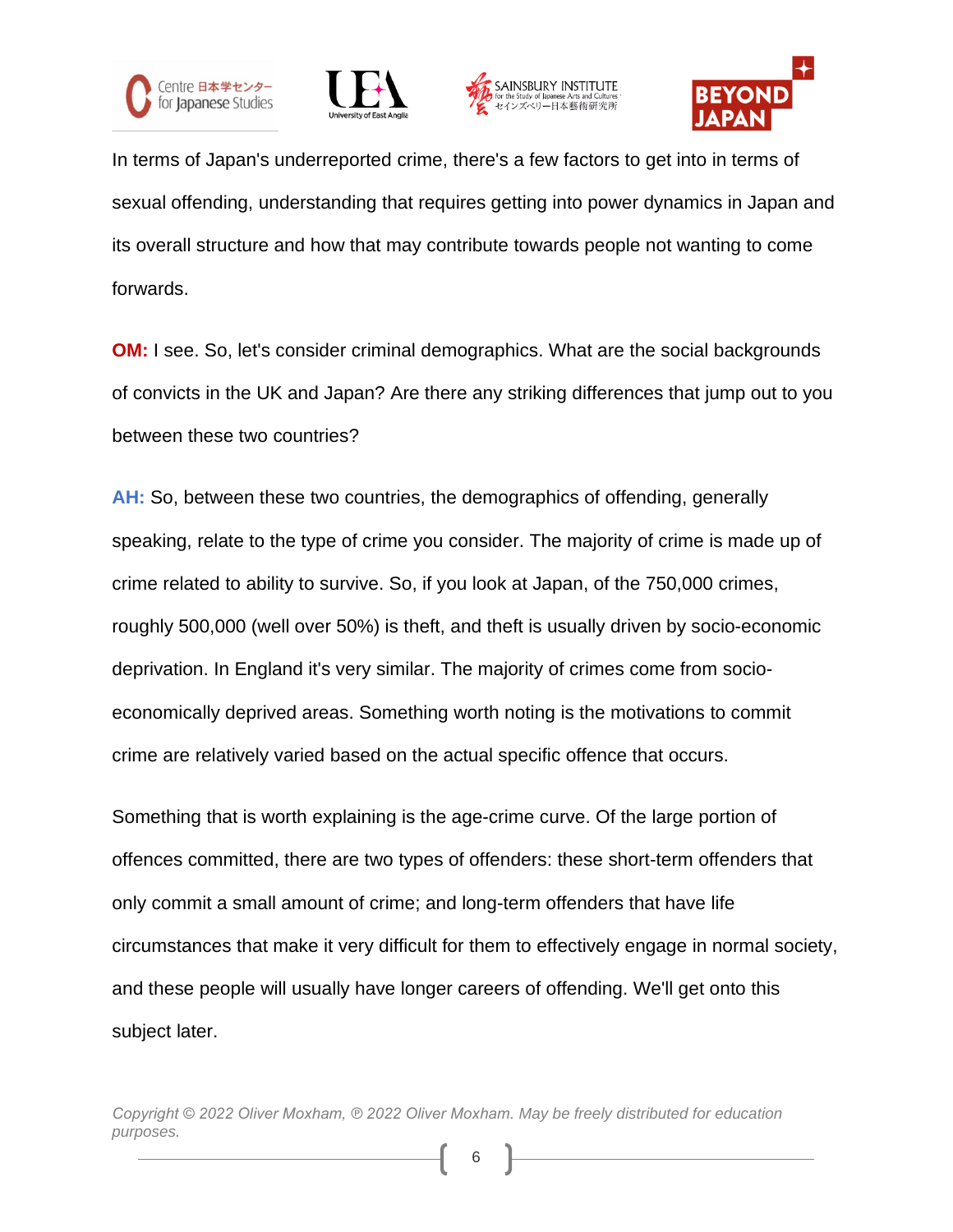







So, there aren't specific types of offenders, if you look at literature on this, so there isn't too much specialisation in offending, so you don't have specifically a thief or specifically a violent assault person or specifically even sexual offending in some cases. So, if you think about why someone will get arrested if they are in a life circumstances that is conducive to criminal activity and the people they are associating with, they will have various activities within their life and so they will generally be caught only for a few – maybe even [only] one – of those activities, which means that in terms of data, when you see a person that's committed a violent assault and a person that's committed theft, there's an entire possibility that both of these people have very similar lives in terms of criminal offending if they are long term offenders. That's worth bearing in mind in terms of demographic characteristics.

Something in terms of difference between England and Japan in terms of the demographic characteristics is the obvious point, which is England is a lot more ethnically diverse, and there is a significant amount more of socio-economic deprivation. Something worth pointing out is that Japan has a different age of criminal responsibility, so the actual landscape of its criminal justice system and the people that it's dealing with is slightly different. Plus, Japan's age of criminal responsibility, up until about April 2022, was 20, so you were considered an adult at the age of 20 in Japan. There has been a slight change where if you are sentenced for something over a year, you will be treated as an adult from the age of 18 now, and that's only just changed, so that was

*Copyright © 2022 Oliver Moxham, ℗ 2022 Oliver Moxham. May be freely distributed for education purposes.*

7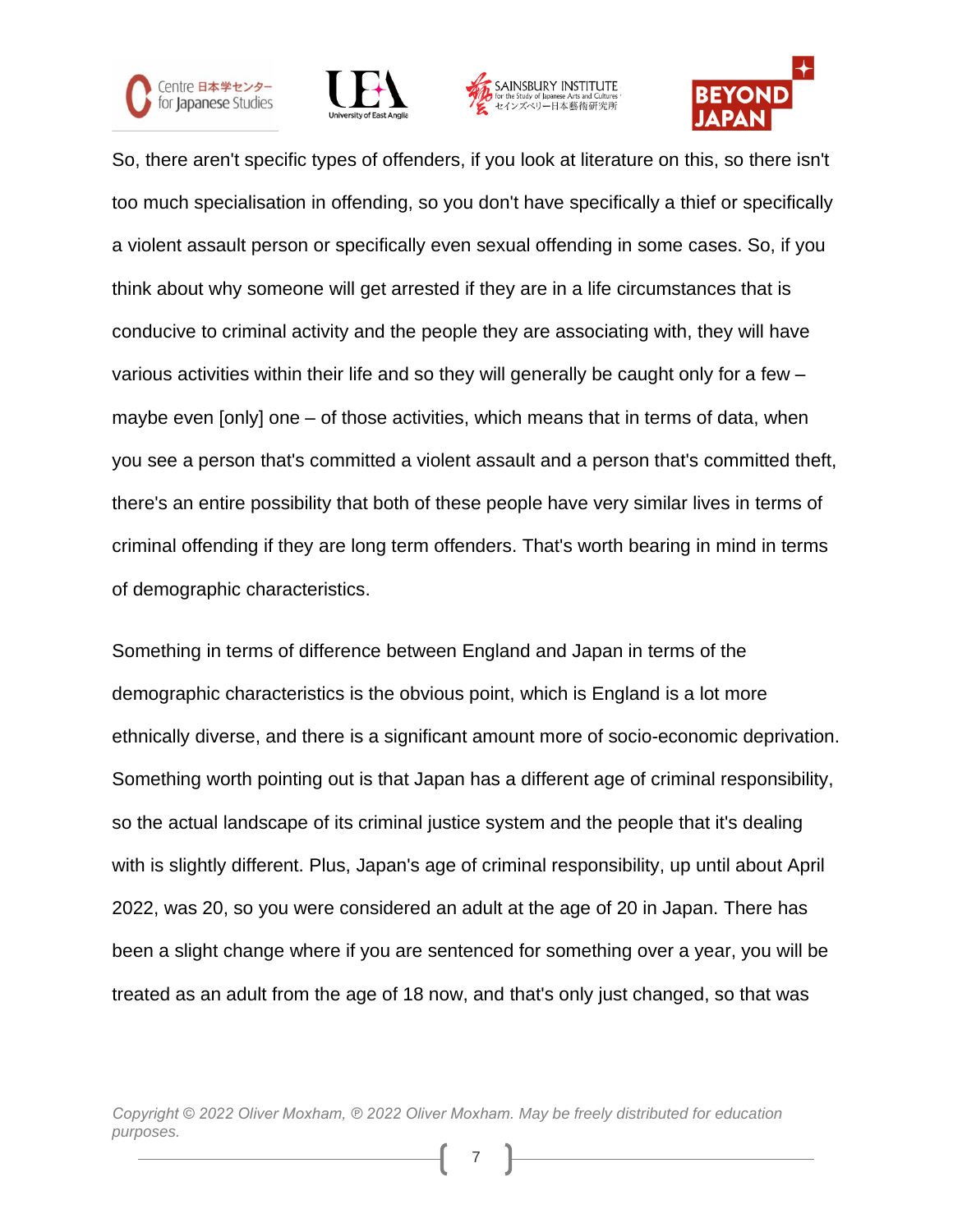







April [when] that rule change went into play. I'm not entirely sure what the implication of this is and how it's going to play out in relative terms.

The other point to raise in terms of demographics is that Japan is, again, isolated relative to England in terms of demographic factors that would compose a country. So, England has got a lot of different nationalities in its DNA, but Japan is very homogenised. Consequently, a lot of Japanese culture is built around the understanding that everyone knows all of these social rules.

**OM:** One big difference that stands out to me is that, talking about socio-economic difference, in the UK, we have the mentality of a class system - working class, middle class, upper class - and these distinctions of blue collar, white collar crime, whereas Japan has a very large middle class, so there isn't so much stereotypical views based on your socio-economic backgrounds, maybe, in Japan when it comes to crime.

**AH:** Yes, that's true. One of the difficult things about talking about crime in Japan is that criminals occupy a different spacing category relative to the wider population. So, if you think about theories on Japan and Japanese culture, you have to very carefully consider whether those theories are applicable to the specific group of people that are offending in Japan, which may be composed of the people that aren't necessarily Japanese. So, it's something that would require extensive statistical work to just double-check all of the statistics on what percentage of people that are committing theft and so on and so forth.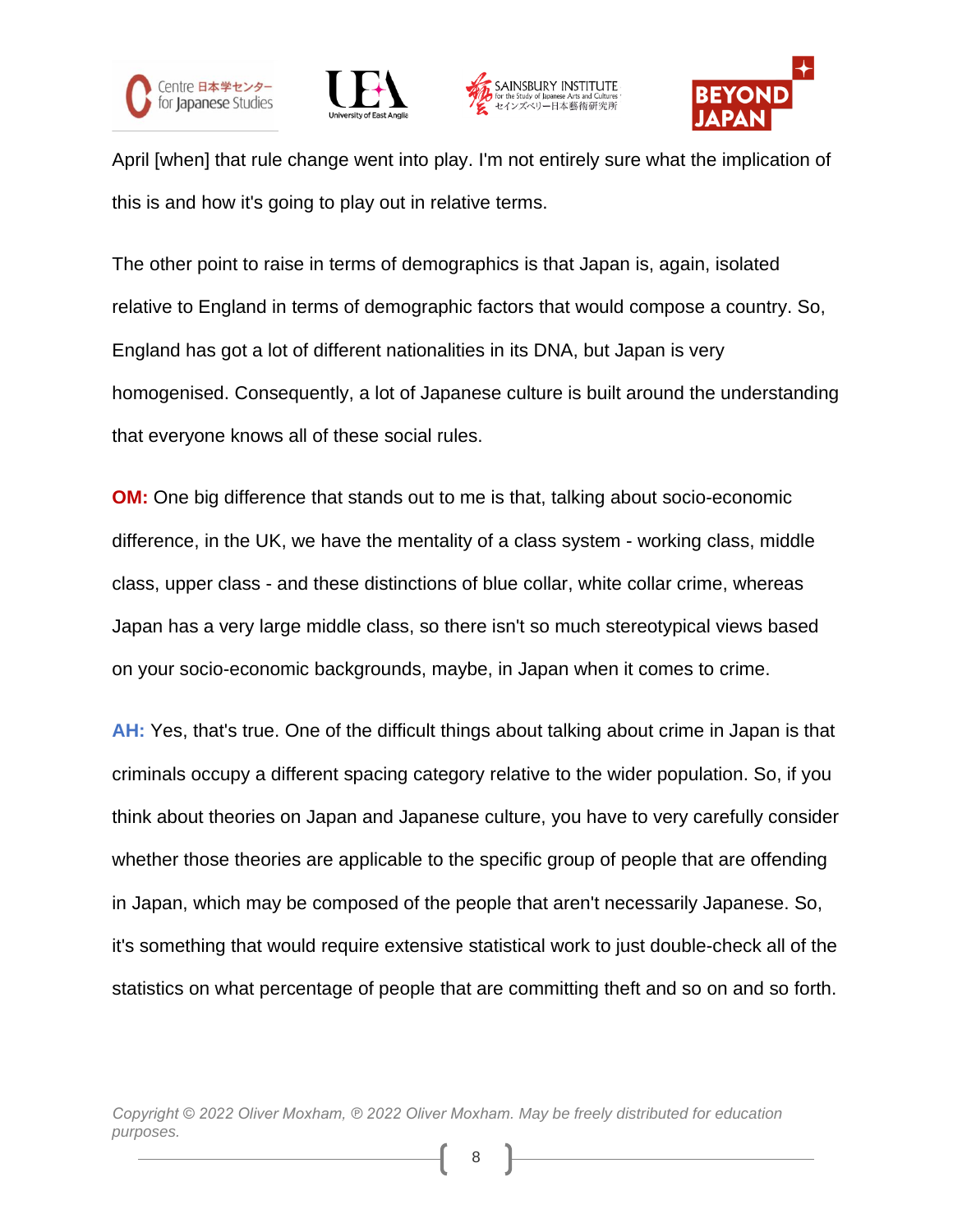







Something that I didn't note earlier was one statistic that I have in terms of comparing England and Wales, [which is] useful for the discussion going forward. I'm not 100% certain how comparable exactly these two statistics are, but I have the statistic for charge or summoned in England and Wales, which totalled about 315,000, and then in Japan, they had offences with a finalised judgement, which is 250,000, so the relative difference there is about two-fold compared to 20-fold in the official statistics. I just thought I'd mention that now, while I remember.

**OM:** Interesting. So, your research is centred around "desistance", defined by UK justice inspectorates as "the process of abstaining from crime by those with a previous pattern of offending". Before getting into desistence, what are the most common reasons behind reoffending?

**AH:** So, answering this question requires explaining, generally, "desistance". The most common reason behind offending [is that] a person's life is not conducive to a life without offending. It's a very vague answer, but on an individual level, the motivations will be different. On a general level, the motivations are blurred. There's no real patterns that are easy to identify outside of financial need. Everything is quite personal to them in terms of how they orientate their lives.

So, to further explain the system, I believe you've got another question for me that will lead into this.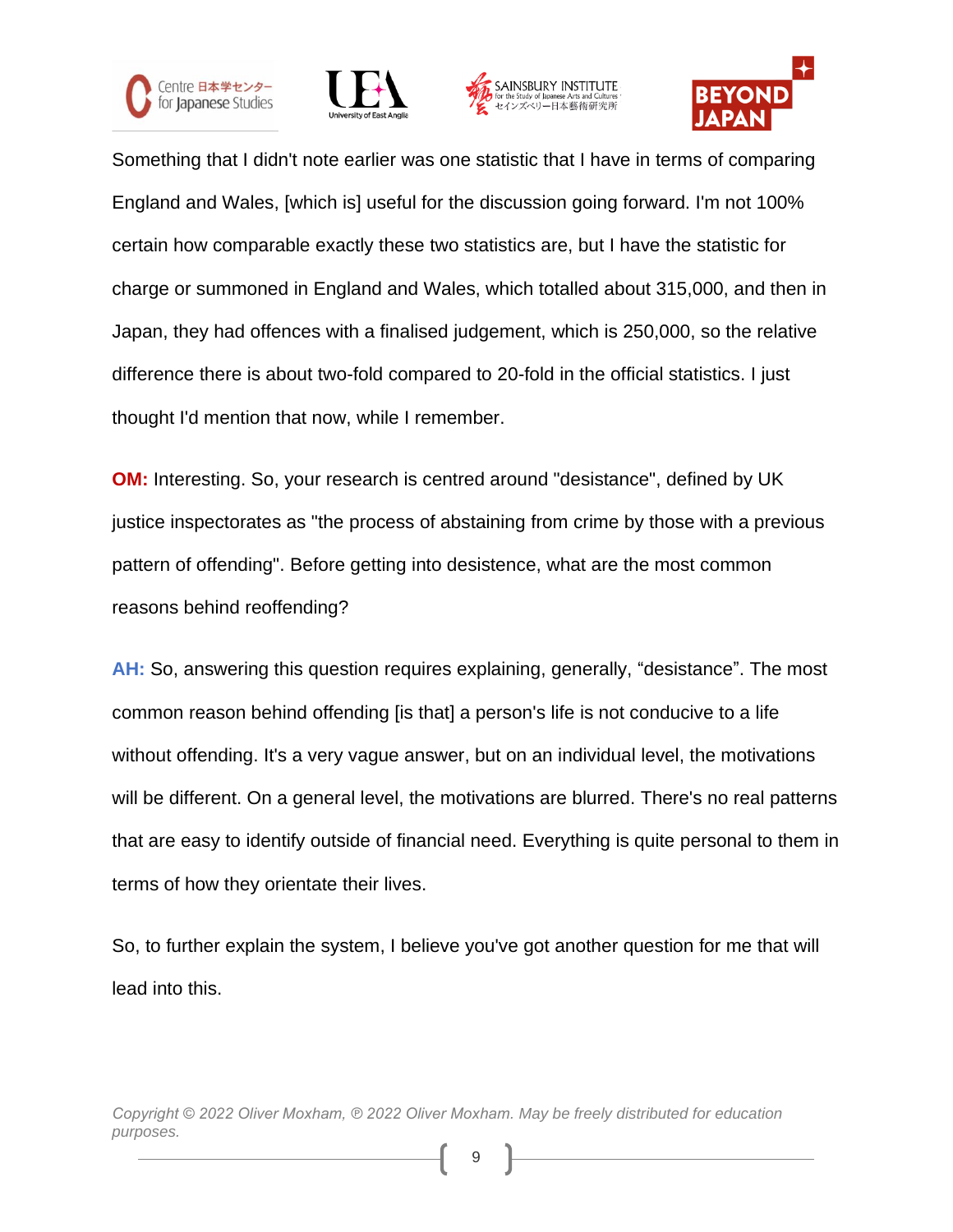







**OM:** Yes, so could you unpack the process of desistance for us, placing it in the context of how justice systems have attempted to deal with reoffending in the past?

**AH:** So, the first thing to know about assistance, as I noted earlier, is the age-crime curve. You've got a large portion of people that will be called "adolescent limited offenders". If you look at the graph, there's a big spike around the age of 18 where people start being sanctioned for offences and not being deflected into youth-related rehabilitation, and then, over time, this curve sharply and then gently decreases through to about the age of 30. So, you have a large cohort of offending that occurs at the age of about 20, and then over time, this will gradually decline in the population, so people are slowly phasing out of committing crimes. This specific age that this spikes up varies between countries based on their practices in response to youth offending.

So, that's the main background of the system's research is trying to understand why people transition out of crime. So, there's this inherent assumption, which isn't understood widely, that people will actually eventually exit crime and people aren't offenders for life.

There are, of course, exceptions to this rule. Japan is one of the notable exceptions. Japan has an offending population that is growing older. There's old offenders in Japan, so there's definitely social conditions that can change this pattern of offending decline. Japan is a unique country in terms of desistance because it's ageing and there is a declining birth rate, so there's a lot less young people and a lot more old people, which means the actual structure of society is a little different, and a lot of inherent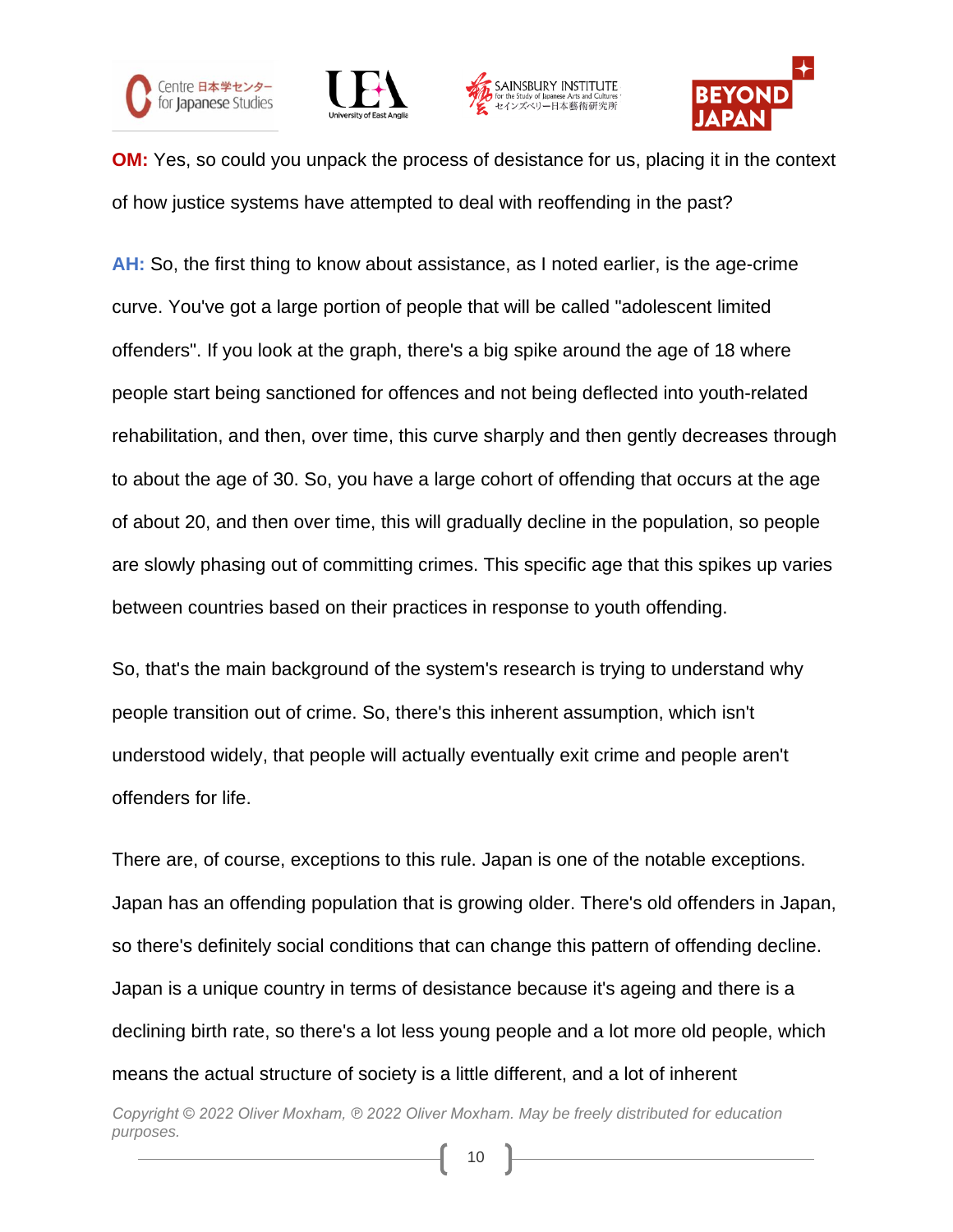







assumptions that exist on desistance don't apply specifically to the older population of Japanese offenders that are specifically offending because there's an inability to live there, which is surprising. When you start reading about this, there's a double take that you'll do, then you also realise that there's no one writing about this in English papers at least. I'm aware that there's definitely people doing research in Japanese on this.

As you would expect, the explanation of desistance is very multifaceted. There's four different things that are worth noting in terms of why people are transitioning out of crime. Why people transition out of crime is based on their relative agency. So, agency as a concept is a little difficult to summarise, but contemporary thinking places agency as a relative power to the environment a person exists within. So, each person on an individual level will have a different level of agency to affect change in their life, and this will be based on a number of factors.

There's obviously structural factors, so things like if a country has a criminal record, you will want to look at how that is affecting their ability to gain employment and things like that. One of the important factors that's noted in desistance research is the concept of "prosocial bonds", so connections and events and people and bonds in life that are positive in terms of influence. So, these are things like marriage, things like employment, things like friendship, family support, and any number of small things, and obviously it takes different shapes. So, it's understood that as a person goes through life they will accumulate prosocial connections and these will motivate and change their life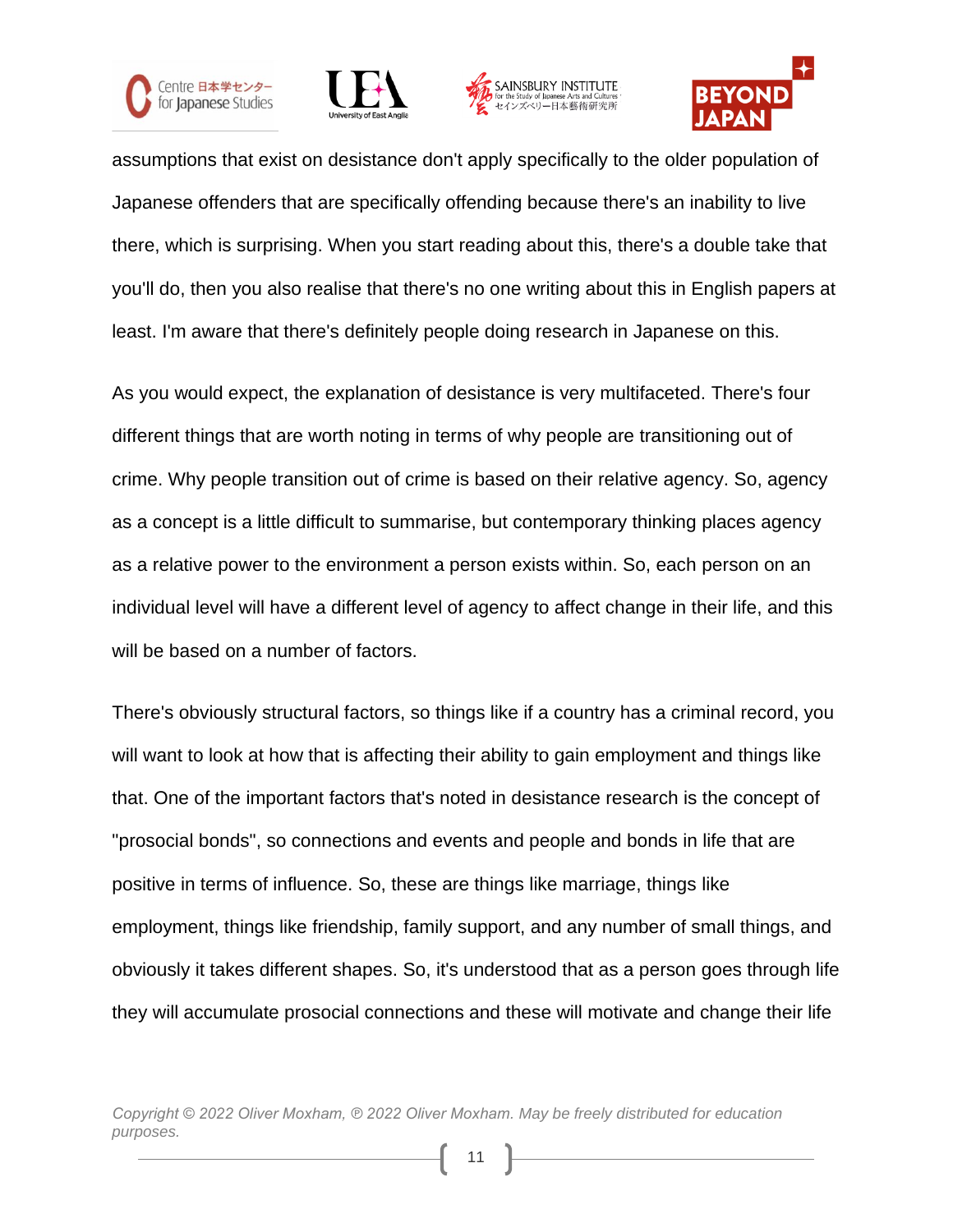







in a way that makes offending seem less needed in the case specifically where someone gains employment.

There is another side to this, which is the concept of internal change. For the offender, the ability to obtain prosocial bonds is based on a person's ability to get those bonds in some way. [For example], to gain employment you need obviously skills, so for a lot of offenders that have come from socio-economic deprivation or very poor backgrounds, they may not have – in the peak of their offending – those skills, so in order to desist, they require some sort of internal change, skill-set change. So, there are two sides to this: the motivation to change needs to kick in; and also the ability to change needs to kick in, so what desistance research does is identify where in society people are gaining these supportive mechanisms and relationships.

There's also background to all of this change and desire to change is the concept of a feared self or a negative motivation from offending. Say, for example, you look at an offender and they have been to prison and they start talking about some of the people that they met in prison and they'll explain that they were looking at this 20-years-older person – so in their 50s or 60s and they're still in prison – and had some sort of realisation that may be them if they continue offending and that they do not want to do that. So, you will get increased motivation to change over time as people realise that there are more negative events that can happen because of offending.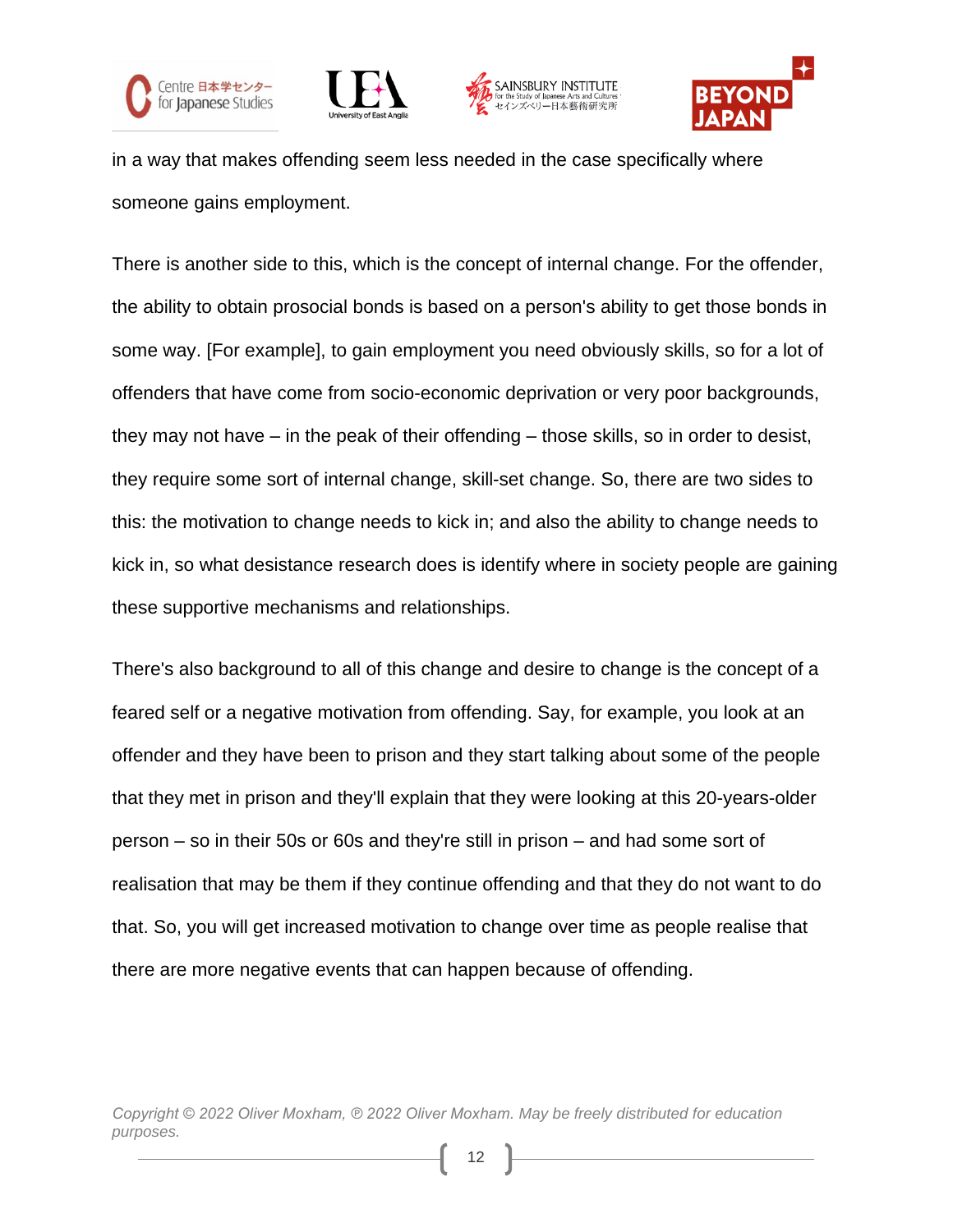







Overall, desistance is centred on a concept of support and supportive mechanisms in society. This can be state-run support lines, it can be drug counselling, all sorts of things. Does that answer your question?

**OM:** Yes, very comprehensively, thank you. I guess one last thing I would like to ask about that is do you know how far a public sympathetic to past offenders is an important factor in desistance?

**AH:** It is a very interesting question, something that I've been trying to think about. There is historical perception of Japan as being a sympathetic country to offending. Brie Thwaite wrote a piece that explained Japan was restorative in the way that it approached criminals. That isn't entirely true, and there's been a lot of push-back from Japanese scholars and researchers in general that Japan is actually quite disintegrative. The sympathetic nature is only important in the case where criminals are being identified in society as they are trying to desist.

So, if you think about it in those terms, in England, because the criminal record is disclosed before employment, the reaction to offenders will heavily inform their ability to make one of the pivotal changes to their life necessary to end offending, which is the ability to obtain money in a legal way. I have spoken with several colleagues in Japan and I have mixed messaging on whether or not people are required to disclose their criminal record to people, and I've been told that they do and I've been told that they don't, so I'm not going to comment at the moment.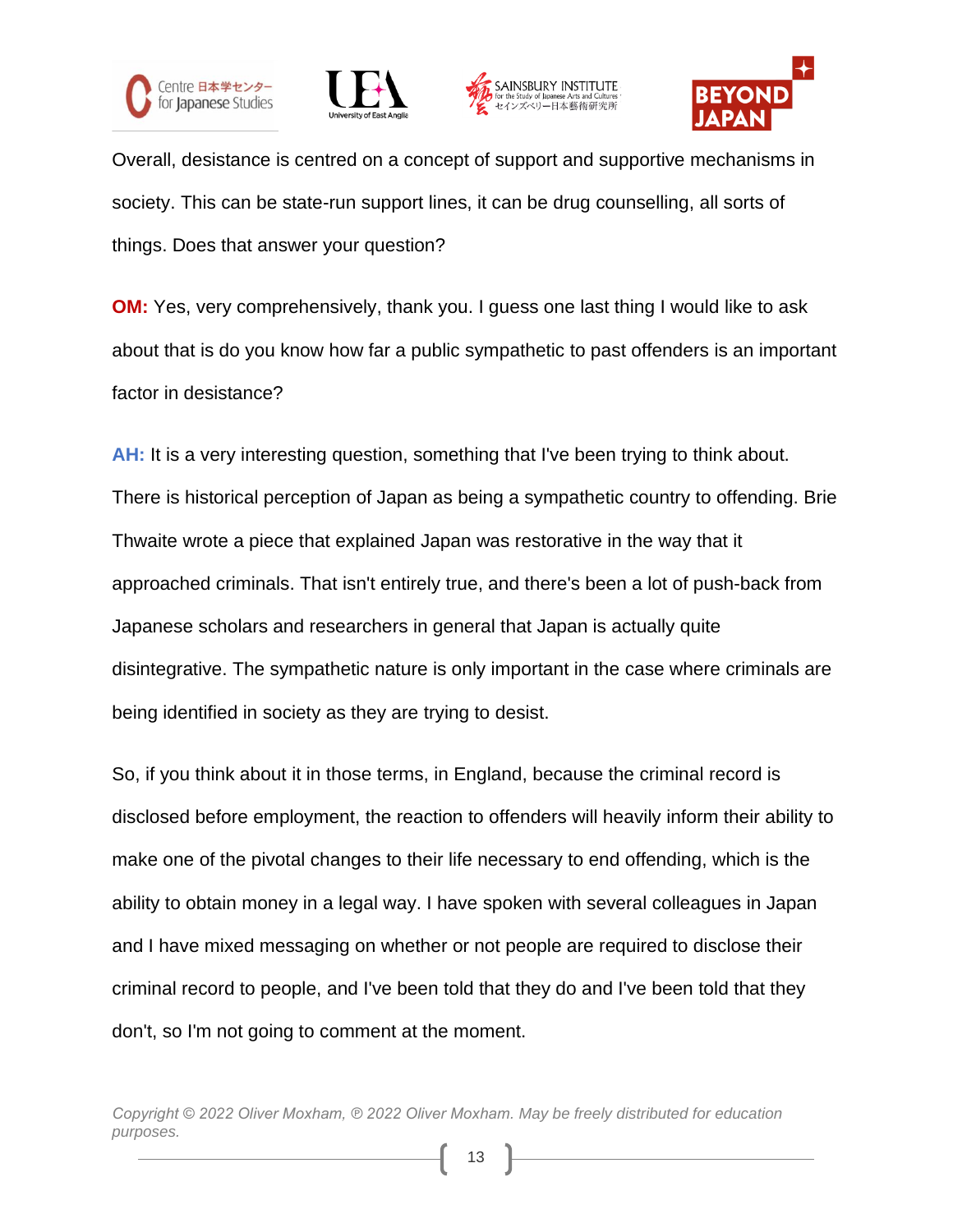







My understanding is Japan does have a criminal record and I think it's variable whether it's public or not for young offenders. I know that it isn't, so that would be people currently under the age of 20, but yeah, being sympathetic towards the offender is important specifically in these structures that can provide support. So, a person called Donna Seger did research on desistance in Israel and she found the family reaction to offending there is very supportive. There's sort of this view that a person offending is the responsibility of that family and it's the responsibility of that family to correct that behaviour across even close family connections.

So, the response to offenders is very important to consider, but it varies by stakeholders that you think about, so family, the state, the probation service, employers - any of these different aspects of society that are interacting with an individual will have a potentially different reaction to that offender based on the ideology and culture that they exist within. So, yes, the answer to your question is it is important that people are sympathetic towards offenders in facilitating desistance, but how that sympathy manifests in reality is obviously very complicated.

**OM:** Sure, and I guess beyond a personal basis of how people respond to meeting and interacting with past offenders, there's also the grander political level, right? When you think about – again, to refer back to right-wing tabloids in the UK and the Conservative Party's stance on law and order – about having more police and removing parole rights for people who commit serious crimes, increasing sentences, there doesn't seem to be much empathy for those who have committed crimes. The voters – on the right, at least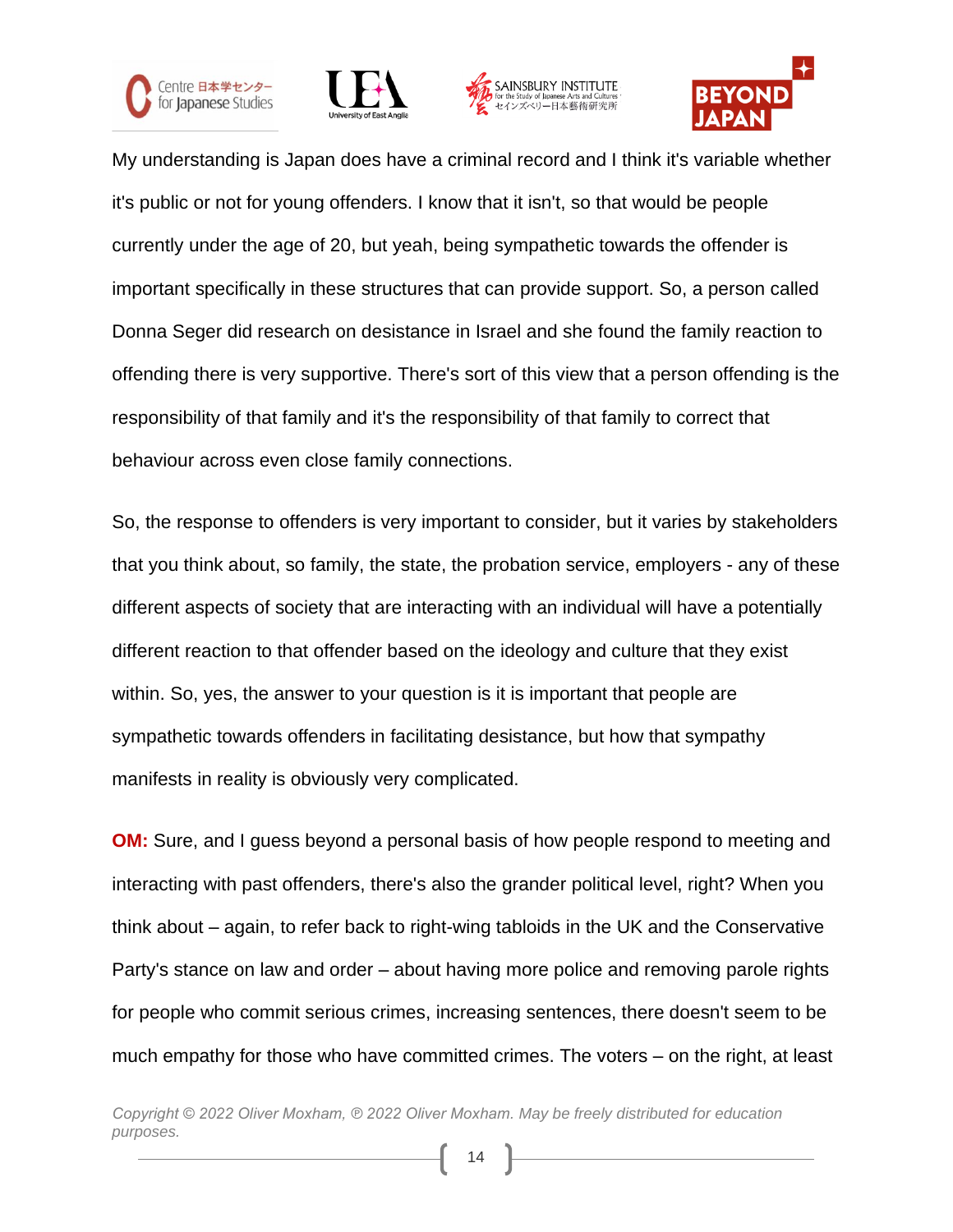







– seem quite keen to lock them up and throw away the key almost. So, without empathy towards offenders, there is no capacity to give people legally the opportunity to start again, I suppose.

**AH:** I agree, it's very tricky, the political landscape in terms of dealing with offenders. For the offenders, what is best is a society that tries to understand them, tries to understand why they're offending. I feel like we are slowly at certain levels, starting to understand that offending isn't necessarily entirely the offenders fault, but there still needs to be that understanding that crime will be punished, people can't abuse the system, and you've got to have all these systems in place.

The right-wing ideology has always been to be very punitive and to really embrace that righteous condemnation that we have historically in us based in religious ideology of placing someone as an "other" and "us" as superior, and creating a very black-andwhite world, but in terms of offending, the drivers of crime are usually quite nuanced and the real solutions to crime are structural solutions. But yeah, I agree that there's a lot of political ideologies that aren't productive.

One of the issues you have is that the crime problem is so nuanced, the real answers don't appropriately fit into short sound bites that you can build a campaign around. It's an interesting point.

**OM:** I've got one last question: I mentioned earlier about the very strong prosecution system in Japan which has abnormally high prosecution rates of over 90%, and how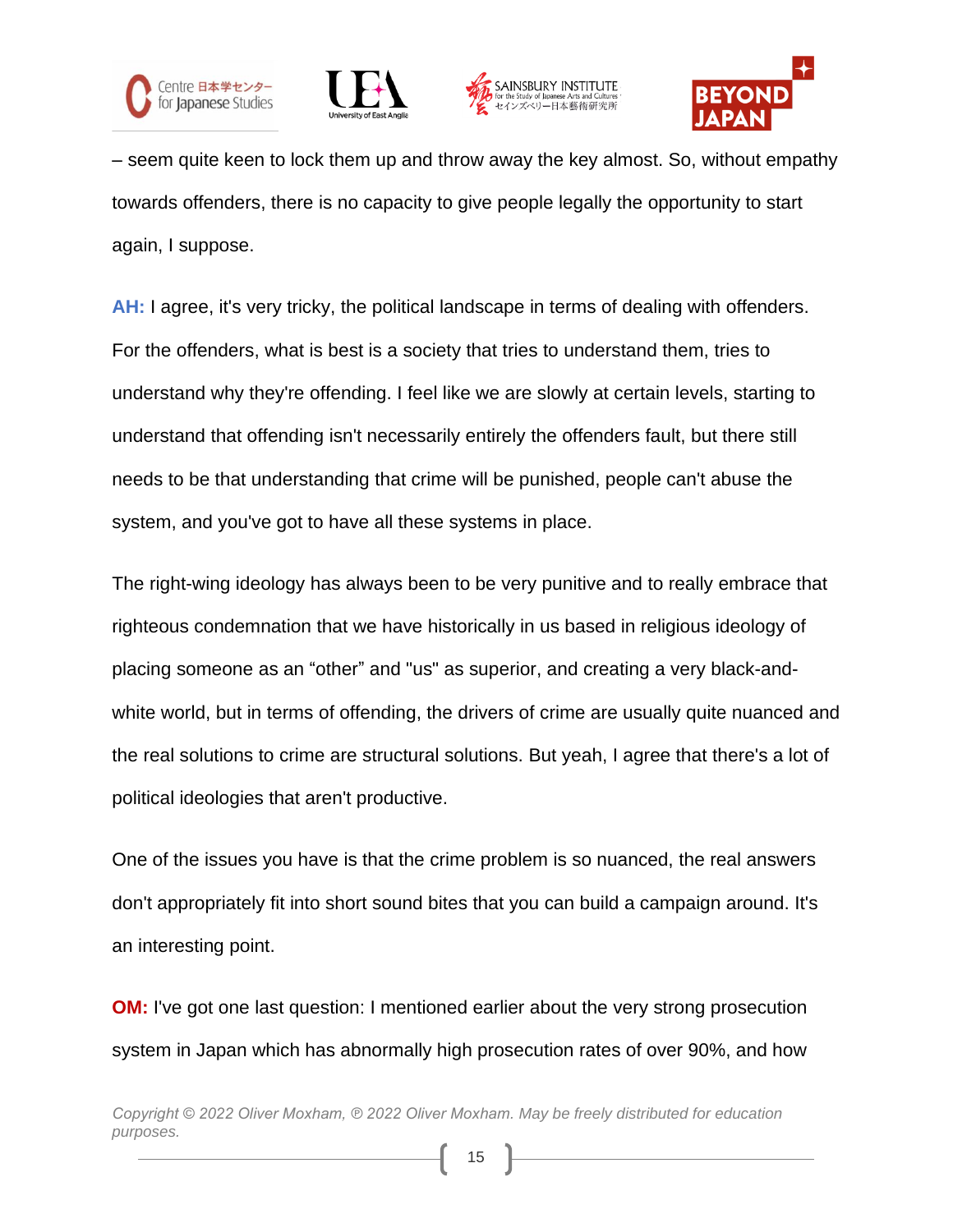







they have the right to technically hold someone who's been arrested for two, three weeks if they so choose. This can lead to false confessions, and so people can very rapidly find themselves in a position where they're being cast as an offender when they haven't actually offended, with little recourse to defend themselves. So, surely these people, if they are convicted, they can't really be called "re-offenders" if they haven't offended in the first place, they've been falsely imprisoned. What can be done to address this?

**AH:** Well, I don't believe anyone in England really has the knowledge or capacity to change that. Something worth considering is that in Japanese society, the entire structure is very different and the level of trust people are given on an individual level is a lot higher. There is sort of this inherent belief in people that there won't be abuse of power. England and English people are very sceptical of giving the state specifically overt power, because of its history, this identification of corruption, and things like that.

So, the [prosecution] statistics [in Japan] are pretty scary if you were to consider those statistics to exist in a place like England, but something worth remembering is that the Japanese criminal justice system does have some level of deflection before sending people to courts. If you look at the actual numbers in the white paper, a higher percentage of people are turned away from prosecution, so the burden of proof doesn't happen in the courtrooms, it happens elsewhere, and the police are given a significant amount of responsibility in that regard.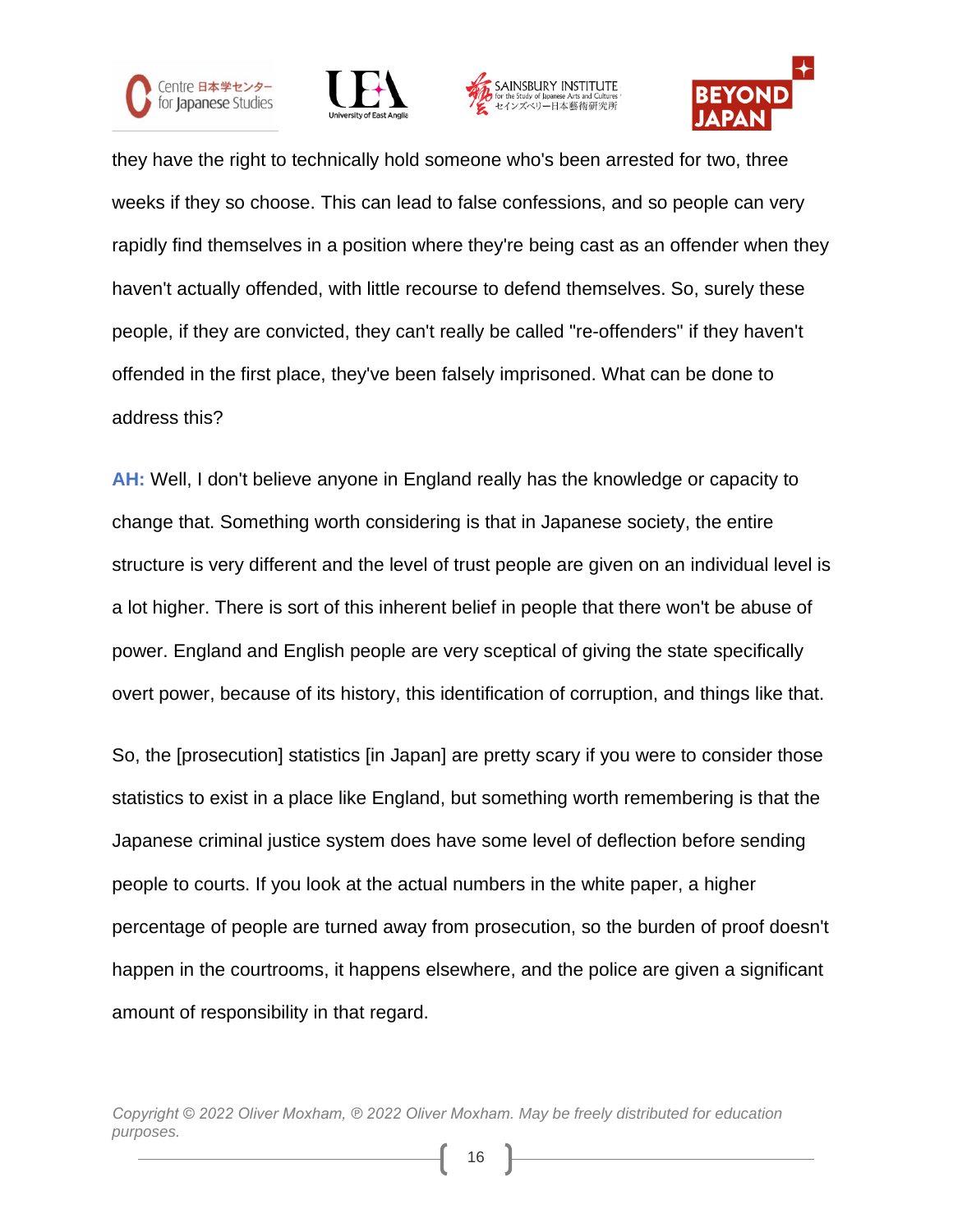







The standards of policing expected in Japan are a lot higher just in terms of qualification and practice. Probation, for example, requires undergraduate degrees. There's just extremely high levels of education in Japan. So, it's very important to consider the contextual factors around Japan when you view a specific cultural practice and not to draw comparisons one-to-one and situate all of the various components to that discussion. So, I think the best thing to do is to wait for someone specifically to engage in research on those topics and look at those rather than make guesses at the time when we don't really have full information about how these systems are being used.

My assumption is there's significant abuse of power that's occurring in Japan, but I don't know the scope or scale, and Japan is a very utilitarian country, as most [collectivist countries] are. So, collectivist countries tend to be very group-orientated, so the individual and the individual's rights aren't seen as pivotal. They aren't the central point of the cultural dialogue, as you would find in a place like America, which is extremely individualised. So, concessions are made for the individual to improve the wider functioning of society. I hope that answers your question.

**OM:** Yes, thank you, and for any Japanese Studies students out there looking for a PhD topic, there you have it. Thank you for answering my questions today, Adam. Before we finish the episode, could you share with us what other projects are you currently working on?

**AH:** Other than the PhD, my other projects are learning Japanese, which is very difficult, all-consuming, and still very bad, to be honest. I'm looking forward to trying